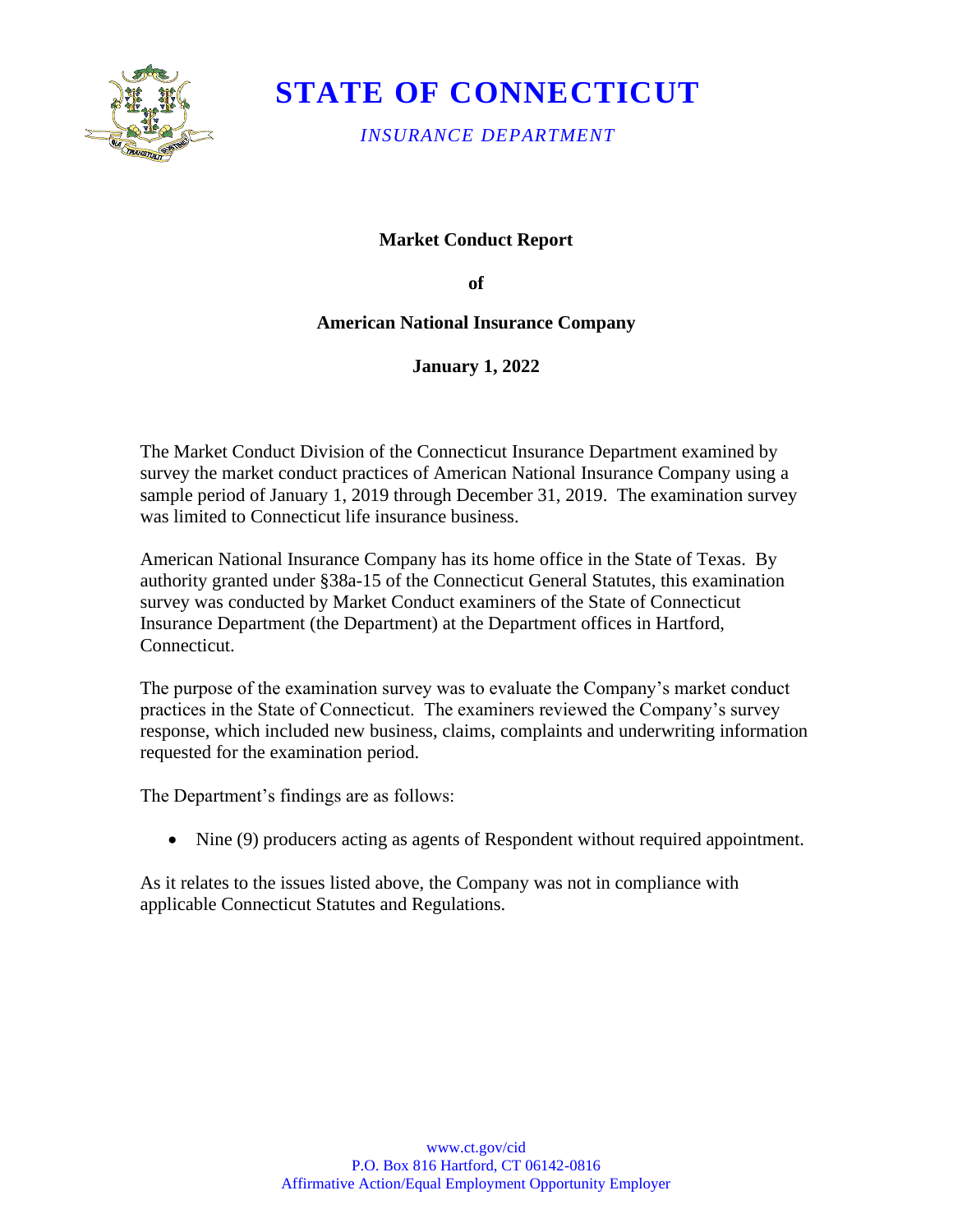

# **STATE OF CONNECTICUT**

*INSURANCE DEPARTMENT* 

**-------------------------------------------------------x**  IN THE MATTER OF: DOCKET MC 21-105 AMERICAN NATIONAL INSURANCE COMPANY: **-------------------------------------------------------x** 

### STIPULATION AND CONSENT ORDER

It is hereby stipulated and agreed between American National Insurance Company and the State of Connecticut Insurance Department by and through Andrew N. Mais, Insurance Commissioner, to wit:

I

WHEREAS, pursuant to a Market Conduct examination, the Insurance Commissioner alleges the following with respect to American National Insurance Company:

- 1. American National Insurance Company, hereinafter referred to as Respondent, is domiciled in the State of Texas and is licensed to transact life and health insurance in the State of Connecticut. The NAIC company code number is 60739.
- 2. From August 1, 2021 through October 28, 2021, the Department conducted an examination of Respondent's market conduct practices in the State of Connecticut covering the period from January 1, 2019 through December 31, 2019.
- 3. During the period under examination, Respondent failed to follow established practices and procedures to ensure compliance with statutory requirements, resulting in the instance of:
	- a) Nine (9) producers acting as agents of Respondent without required appointment.
- 4. The conduct as described above violates §38a-702m of the Connecticut General Statutes, and constitutes cause for the imposition of a fine or other administrative penalty under §38a-2 and §38a-774 of the Connecticut General Statutes.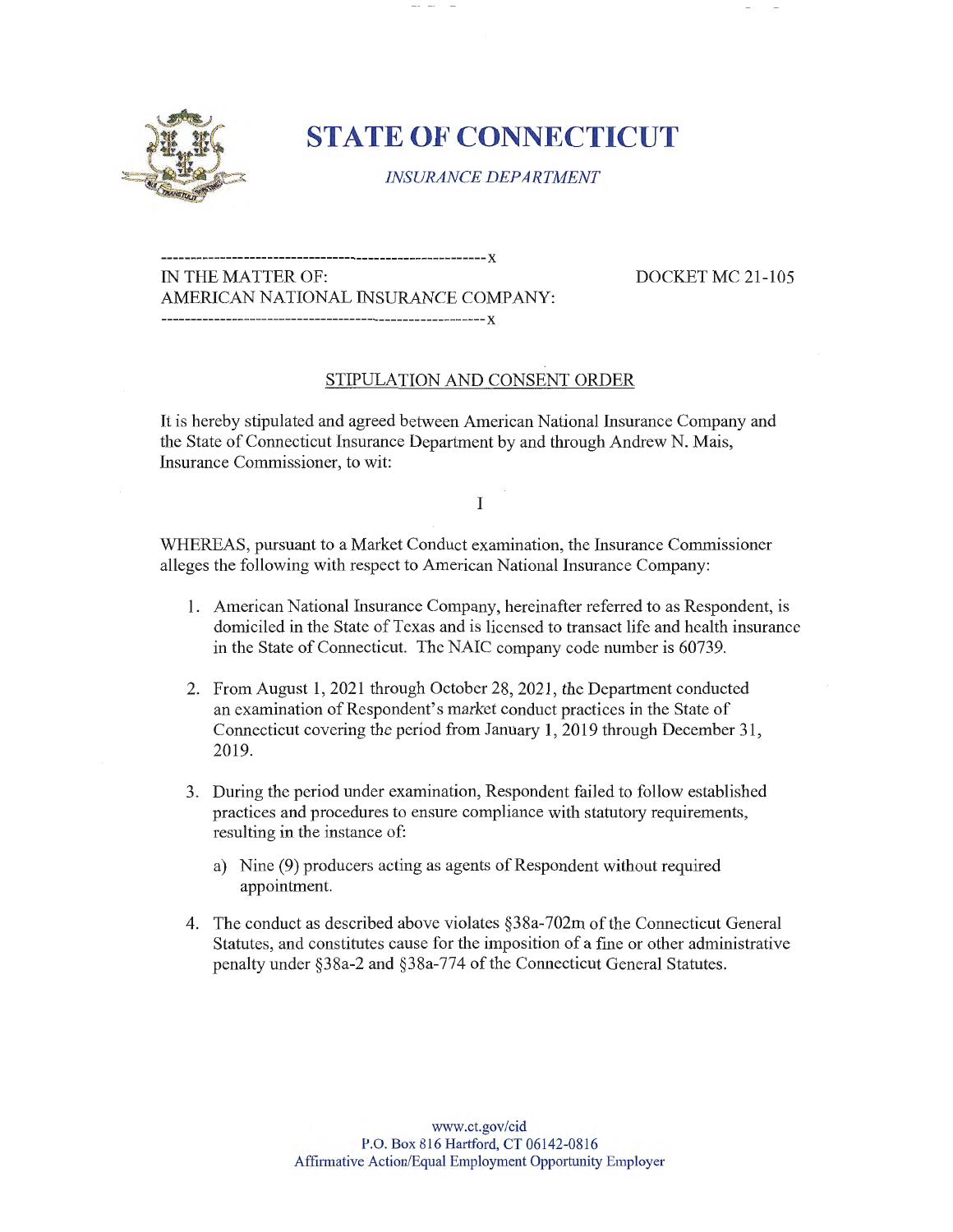- I. WHEREAS, Respondent admits to the allegations contained in paragraphs three and four of Article I of this Stipulation; and
- 2. WHEREAS, Respondent agrees to undertake a complete review of its practices and procedures to enhance compliance with Connecticut statutes in the areas of concern, as described in the Market Conduct Report and this Stipulation; and
- 3. WHEREAS, Respondent agrees to provide the Insurance Commissioner with a summary of actions taken to comply with the recommendations in the Market Conduct Report within ninety (90) days of the date of this document; and
- 4. WHEREAS, Respondent agrees to pay a fine in the amount of \$13,500 for the alleged violations described herein; and
- 5. WHEREAS, Respondent, being desirous of terminating this proceeding without the necessity of a formal proceeding or further litigation, does consent to the making of this Consent Order and voluntarily waives:
	- a. any right to a hearing; and
	- b. any requirement that the Insurance Commissioner's decision contain a statement of findings of fact and conclusions of law; and
	- c. any and all rights to object to or challenge before the Insurance Commissioner or in any judicial proceeding any aspect, provision or requirement of this Stipulation.

NOW THEREFORE, upon the consent of the parties, it is hereby ordered and adjudged:

- 1. That the Insurance Commissioner has jurisdiction of the subject matter of this administrative proceeding.
- 2. That Respondent is fined the sum of Thirteen Thousand Five Hundred Dollars (\$13,500) for the violations herein above described.

American National Insurance Company

 $By: _{\_}$   $J_{-}$  $B_{-}$ 

(Representative of Insurance Company)